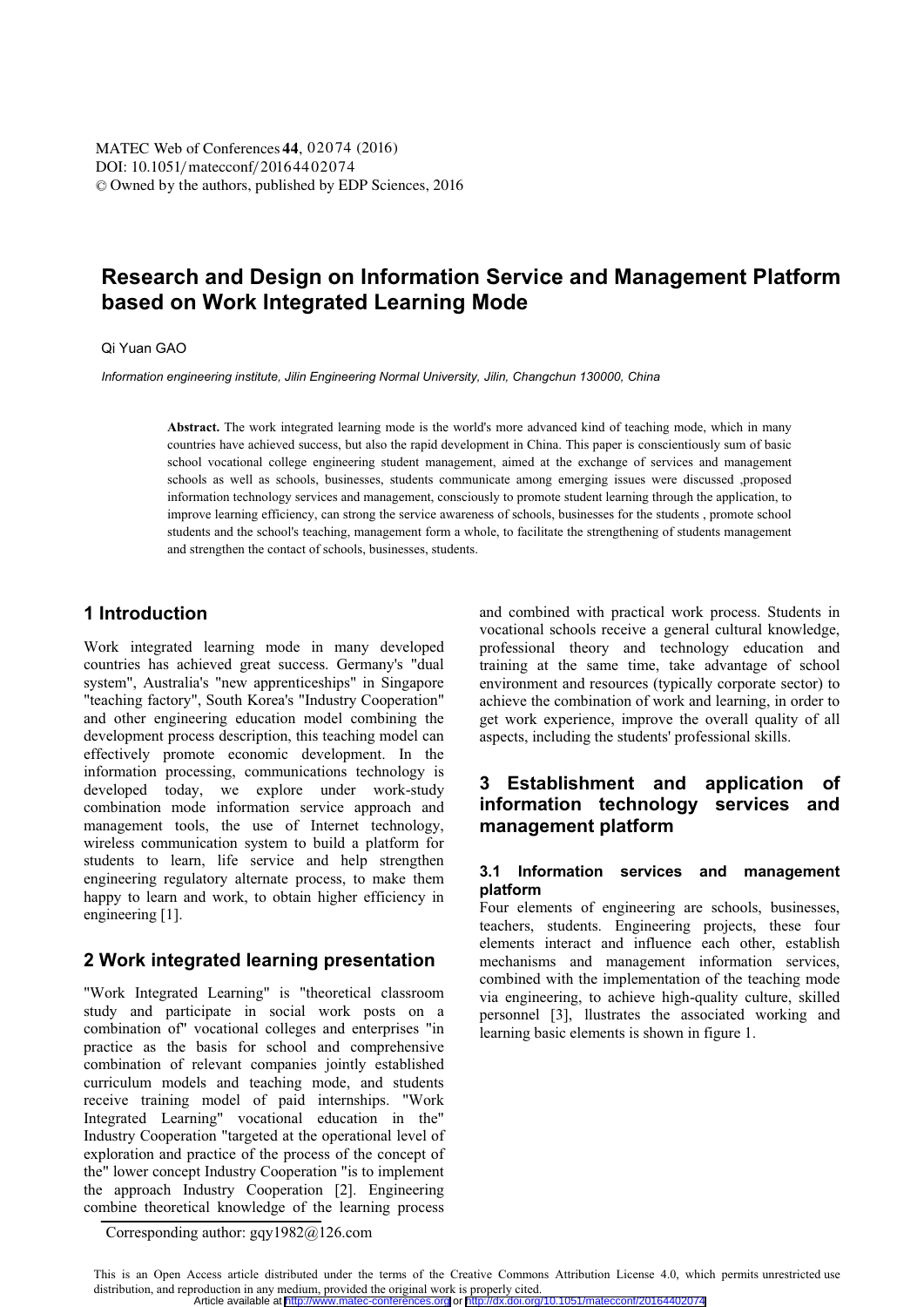

Guidance and feedback

**Figure 1.**llustrates the associated working and learning basic elements

#### **3.2 Information technology service management based on work integrated learning mode**

School based on the actual needs, develop promotional video minutes or so, introduce school situation school, professional settings, superior resources and

characteristics, the details can browse the school's website.

Through text or video information is to display business basic outlook, corporate culture, technology, and social services ability.

The most important part of resource information and management information services, in the embodiment of the combination of engineering should detail the time, place, people, jobs, operations and engineering skills, objectives and requirements, it is best to be refined to students before departure from mobilization to work and study Bouquet junction each class every day or what the thousands of teachers and students what to do, every time engineering students which targets must be met. Inform the school in advance to these students and businesses, good communication and coordination, strictly in accordance with the proposed plan for promoting the teaching mode of engineering combined [4].

#### **3.3 Management information platform based on work integrated learning mode**

Management information platform based on work integrated learning mode is shown in figure 2



**Figure 2.**The frame structure and management of information services

module there are specific content management services and support, to be introduced below [5].

## **4 Function modules and application of information services and management platform based on working integrated learning mode**

Students in the teaching mode combination of engineering, because the student is not in school, the school of the student services and management barriers of space and time, must be managed and institutionalized means of information in order to eliminate the use of these effects can be obtained so that off-campus students in the same service, so that they consciously complete the learning task. Information services and management platform function module consists of four parts, each

#### **4.1 Learning platform**

Engineering work and learning processes are interwoven, mutually reinforcing process, under the guidance of engineering with the implementation of the program carried out. The main purpose is to promote science engineering work, and from work schools, promote students' skills to master. Establishment of a learning platform is assisted learning for students of engineering in more than, including courses, thematic learning website, virtual learning space, learning communication and evaluation.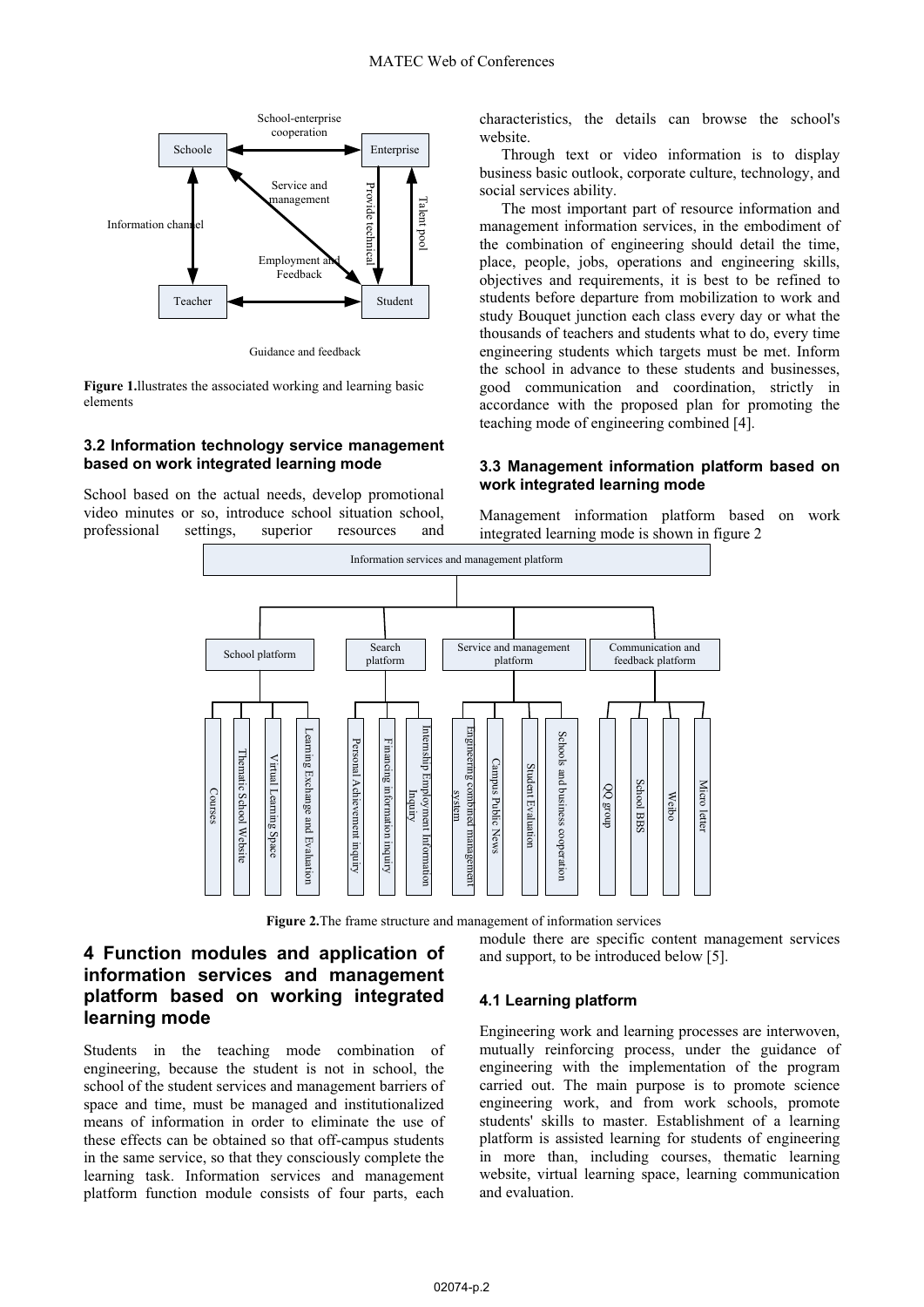Courses. Schools can combine engineering needs related to the professional development of quality courses and campus instructional video features to add a learning platform, more than students of engineering study according to their need to log in to complete the online learning platform.

Learning Website. Vocational colleges have their own portal and can easily and docking, which for the construction and application of special learning website provides a basis. By web form creating thematic network courseware, thematic resource library, thematic learning application tools, thematic learning assessment to the combination of engineering students to provide a large number of thematic learning resources and collaborative learning communication tools to make their own choices and determine the research or project design, own collection, analyze and select information, apply knowledge to solve practical problems.

Virtual learning space. On the computer network constructed using multimedia communications technology learning environment that allows teachers and students living in different places were most teaching activities. Classroom through the network, the "teaching" and "learning" environment integrated with the organization of teaching activities, online lectures, online solutions, real-time video-on-demand teaching, real-time video broadcast teaching, virtual classroom teaching monitoring, multimedia lesson planning and teaching, individualized multimedia interactive learning, individualized multimedia interactive learning, synchronous tutoring, synchronous test, difficult to resolve, discuss distance learning.

Learning exchanges and evaluation. Most of the students work and study are not very clear effect of learning from the school requires much difference between students, between students and teachers, exchange training instructors and school teachers.

#### **4.2 Query platform**

Individual query results. Students landing based on personal accounts and passwords school Educational system, query subjects or printed result slips credits circumstances, be aware of learning outcomes. Funding information inquiry. While developing countries, vocational education, the introduction of a number of national student financial aid system, including a variety of ways the National Student Financial Aid scholarships, state grants, government scholarships, motivational scholarships, school scholarships. School funding information will be publicized on a regular basis, the information platform for the students concerned by querying get. internships, employment information inquiry. Employment of students in private practice at the school is very concerned about the employment information released at this stage of internships environment if not satisfied, the individual application, parental consent, after the audit report faculties school career center to reschedule new employment of internships. For the independent careers of students, the unit now dissatisfied with school there are new employment units, you can also apply for school

employment recommendation. School faculty instructor authorized to inquire into this department students internships and employment status, be well aware of the whereabouts and status of each student in the school, which greatly facilitates the management of student services.

#### **4.3 Service and management platform**

During working and learning, authorities schoolenterprise cooperation must be based on the relevant provisions of the necessary checks and supervision, strict examination, and to solve the problem; in order to do a good job assessing students' engineering by academic departments to develop a unified "student of engineering work in conjunction internship training assessment identification Form ", led the teachers, training instructors and business-related personnel jointly responsible for completing the assessment. Conscientiously sum up and exchange on the basis of appraisal of the work of outstanding achievements instructors, students and other concerned personnel to recognize and reward; school regularly held by the enterprise, students and parents representatives to participate in work and study experience exchange and summary We will exchange information and further promote cooperation between university and efficacy results of its work.

#### **4.4 Communication and feedback platform**

Each student has a number of teachers in the future to create engineering services group, requires that each student must be added to this group. Teachers or students can make an announcement by the group of functions, informing, various exchanges, data or file transfer. On the one hand provide for student learning life services and help the other hand, teachers and students can learn the latest information available to the other person, through point to point, point opposite the face information exchange points, to reach the student management purposes, Even if students are not online, when students have time landing can also receive the information sent by the teacher or other students, very convenient to use.

Campus BBS- like just for the university's students to build self-management by the student network system for student speech to provide information platform. Typically used to publish news, notice or announcement, also often used as chatting purposes. With the rapid development of university networks, it has become an important part of campus culture indispensable.

Micro blogging is a relationship based on user information sharing, dissemination and access platform, users can, as well as various individual components of the client community, word about text updates, and instant sharing.

AC micro message appears between people has even reached the point where more convenient. Between students and teachers can communicate with each other through the micro timely letter, to share their experiences with each other and the joy of success.